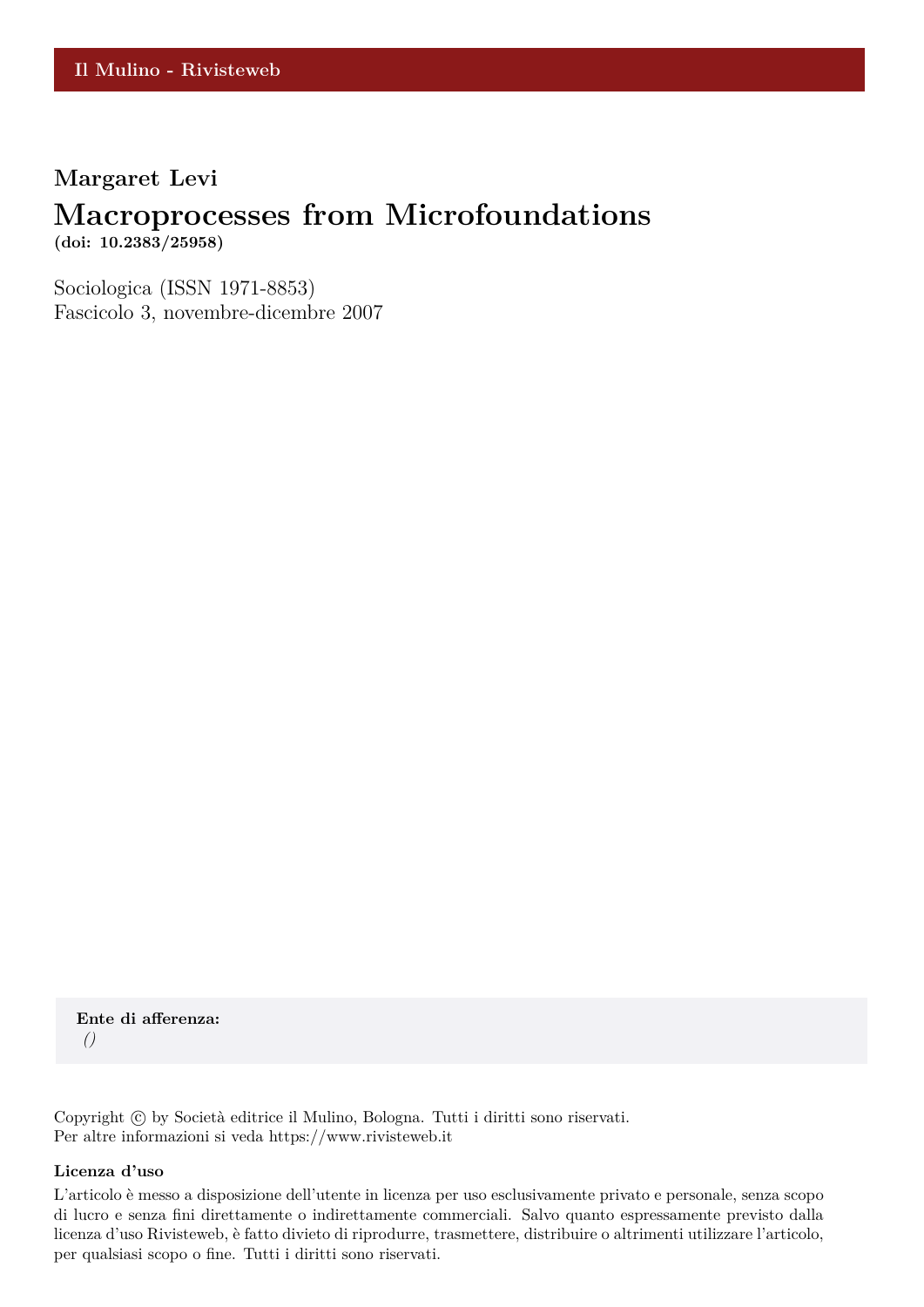# **Macroprocesses from Microfoundations**

*by* Margaret Levi

doi: 10.2383/25958

Kiser and Welser attempt to refine the approach laid out in *Analytic Narratives* [Bates *et al.*, 1998] by specifying its scope conditions. While we never claimed that the rational choice analytic narrative approach was suitable for all historical research, we should have been more careful in clarifying its limits. Kiser and Welser lay out three scope conditions that they believe reduce the effective application of standard rational choice microfoundations and extensive form games. Theirs is a potentially important corrective intended to advance methodological practice.

Kiser and Welser argue that high uncertainty, their first scope condition, precludes the use of our approach, and they applaud us for sticking to situations of moderate uncertainty. While we recognize that analytic narratives apply where "(...) problems of randomness or contingency are not too severe", we nonetheless emphasize: "(...) that nothing about the method limits us to cases of certainty or modest uncertainty. Extensive form games have long been used to study settings of high uncertainty and contingency" [Bates *et al.* 2000b: 691]. Indeed, the existence of contingency makes strategic action possible.

For Kiser and Welser, two kinds of uncertainty make it hard to use analytic narrative: "objective uncertainty" and "subjective uncertainty." "Objective uncertainty" pertains to those situations involving a strong strategic component but in a setting sufficiently unique that it is hard to predict the costs and consequences of one's choices. They claim that the our approach offers little analytic leverage in unique situations, a point with which we decidedly disagree. Subjective probability theory is designed precisely to understand what decision makers do in these cases. Unique situations may imply that decision makers have a less accurate model of the world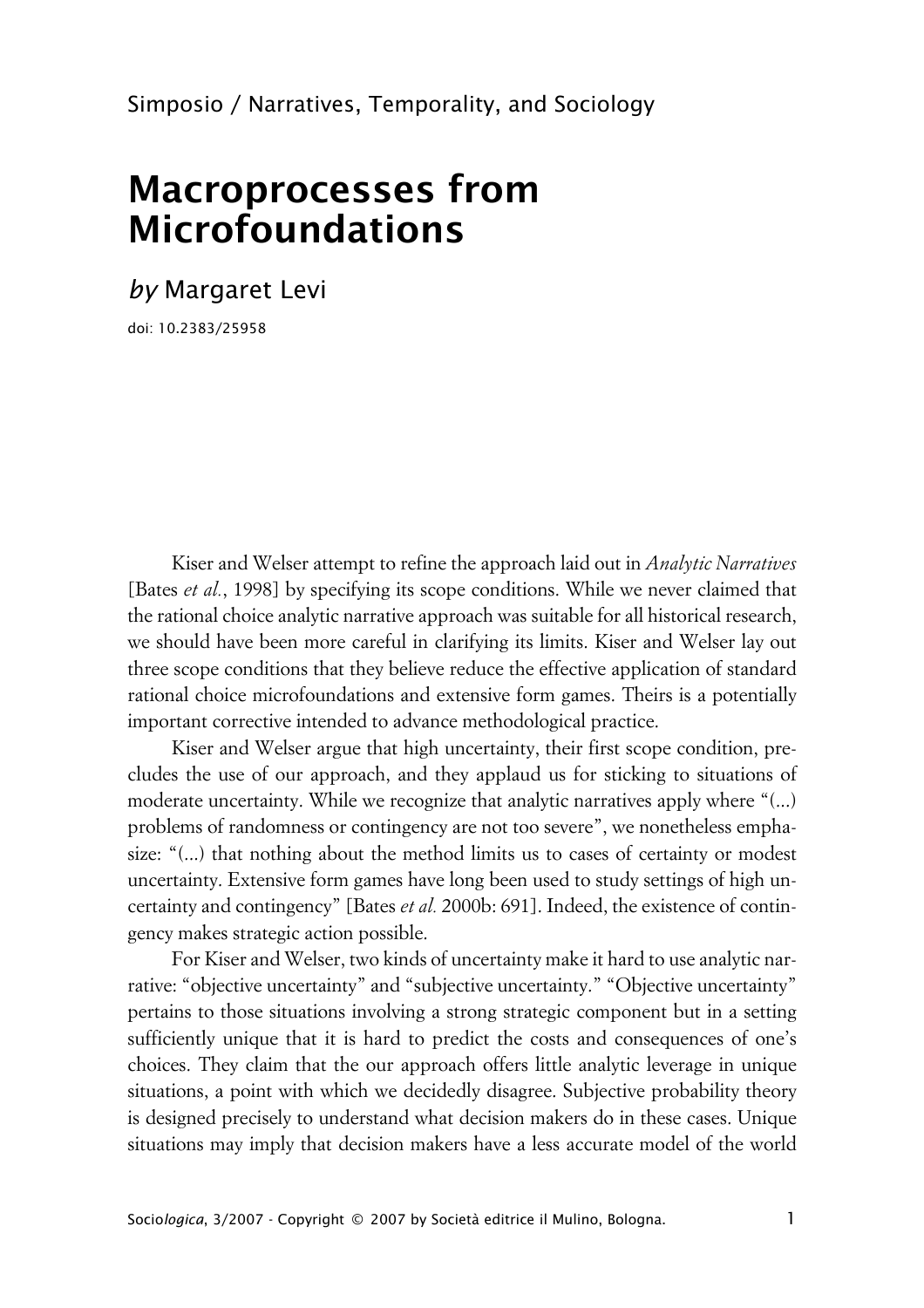and thus a higher likelihood of making choices that make them worse off, but it does not preclude analysis with standard rational choice tools.

One of the primary motivations behind the analytic narrative project was to demonstrate how to explain what happens when no obvious precedent exists. What seems to be at issue among us is just what constitutes uniqueness. The fact that individuals have been rivals before or that kings have had to deal with elites in the past or that states have had to find soldiers in other places and times seems to mean for Kiser and Welser that decision makers can evoke precedents to inform their choices. In most of the cases we study in *Analytic Narratives*, those precedents may not apply after all. Perhaps the most important mistake decision makers make is to believe the situation is similar to those experienced before and to act as if it is. A history of competition among elites and monarchs, unsuccessful peasant rebellions, and protests that are easily repressed may lead decision makers to make poor assessments when it turns out that this time there really is a coup, revolution, or regime transition.

The real problem for standard rational choice is what they call "subjective uncertainty," or the effects of cognitive limitations on choice. In fact, cognitive limitations are the reason uniqueness is a problem; when uncertain, individuals make judgments and use heuristics that may end up creating more harm than good. One of my favorite examples here is paranoia in the workplace as a "sinister attribution error" that makes the distrustful individual see threats everywhere and thus undermine her capacity for the cooperation that would lead to her promotion [Kramer 1994]. There can also be too much complexity, even in conditions of perfect information. Given the cognitive limitations of actors, calculations are likely to be flawed and the outcomes unpredictable. But again the question arises as to how we determine when complexity is too great or when the complexity matters. Rational choice analysis relies on simplifying assumptions about what is crucial about actors and their utility functions. The argument is in the details. But it is also in better theory. Recently, several leading rational choice scholars began developing the self-confirming equilibrium framework as a means of analyzing historical situations that are complex, unique, and highly uncertain for those who must make the determinations of how to proceed [de Figueiredo *et al.* 2006].

The second scope condition is extremely small individual costs and benefits. Their one example is mass voting, and they argue that values will trump instrumental rationality in such instances. This hardly seems an issue of concern for major historical events that we have an interest in explaining. I could, of course, be proved wrong by a more relevant and elaborated example.

Their final scope condition involves the unit of analysis. They claim that rational choice microfoundations are best suited to collective actors, rather than individuals,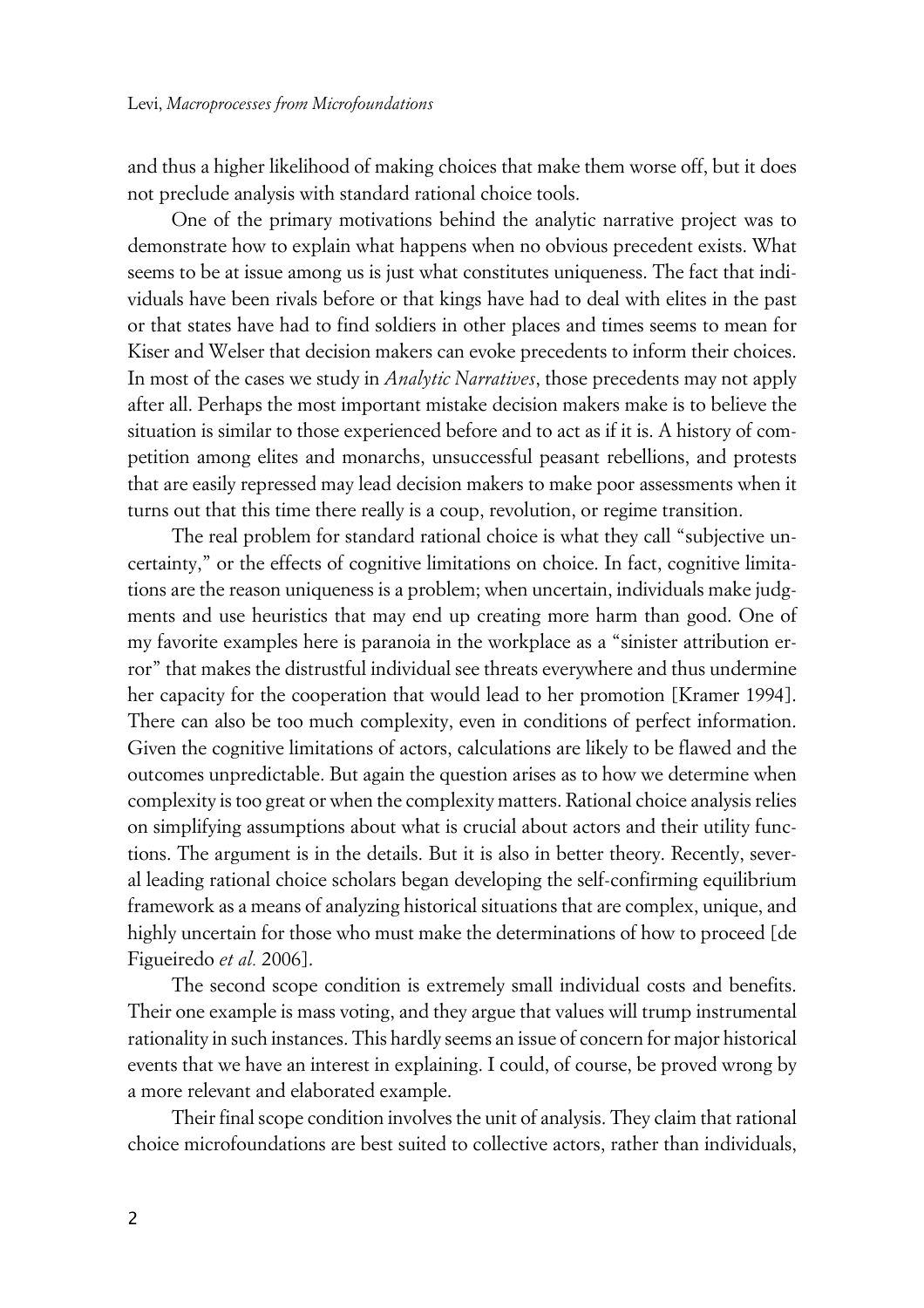and particularly "organized collective actors like firms, political parties, and states." What then of price theory, collective action theory, and other great contributions of micro-economists whose theories begin with individual choices? All the analytic narrative essays, it is true, focus on aggregate actors; individuals are divided into classes or categories of actors with common goals. The underlying theory is still one based on individual actors. If the point is understanding why a particular individual rather than a simplified model of an individual makes the decision she does, then the Kiser and Welser claim has some validity. Experimental research is undoubtedly better than rational choice in investigating the variation in responses of particular individuals to the same constraints. The application of behavioral theory outside the laboratory and to macroprocesses is only in its infancy, albeit an extremely promising infancy [e.g. Henrich *et al.* 2004; Jones 1999; 2001].

The main project of the Kiser and Welser paper is to assess whether the cases selected for *Analytic Narratives* represent appropriate applications of standard rational choice microfoundations. Overall, the essays do well on their scorecard. Kiser and Welser do suggest that Rosenthal and Weingast might complement their analyses with behavioral game theory, given the religious preferences that may play a role in the first case and the emotional issue of slavery in the second. They are less sanguine about my chapter. They counter my claim that fairness plays a role in the increased popular denunciation of substitution and commutation in France and the United States by offering a more parsimonious explanation based only on instrumental rationality.

Theirs is a neat argument based on "musical chairs." I like it but remain unconvinced. They model the probability of resistance as a function of the combination of the percentage of elite able to evade conscription and the numbers for the army needed by the State. Given heterogeneity in preferences to serve, the farther down the list the State goes to select conscripts, the greater the resistance. This might be true if two unlikely conditions exist: the State knows the types of all those in the lottery and can sort the lottery so that those last called are likely to be those least willing to serve, as they presume. Their argument further hinges on questionable facts. Their assumption is that only elites were able to buy their way out; in fact, legal avoidance was also by "commoners" through the purchase of replacements. In the countryside of both France and the US, small farmers and peasants pooled resources in insurance schemes to buy substitutes for their sons and workers who were drafted. In the cities of the US, factory owners paid commutation fees for valued workers. In France, it is true, the elites were largely excused from the lottery or assessed affordable commutation charges. This does, of course, make elite capacity to avoid service high, which is at the heart of the Kiser and Welser claim (but hardly as high as they aver). However, this is where the second uncomfortable fact comes in: the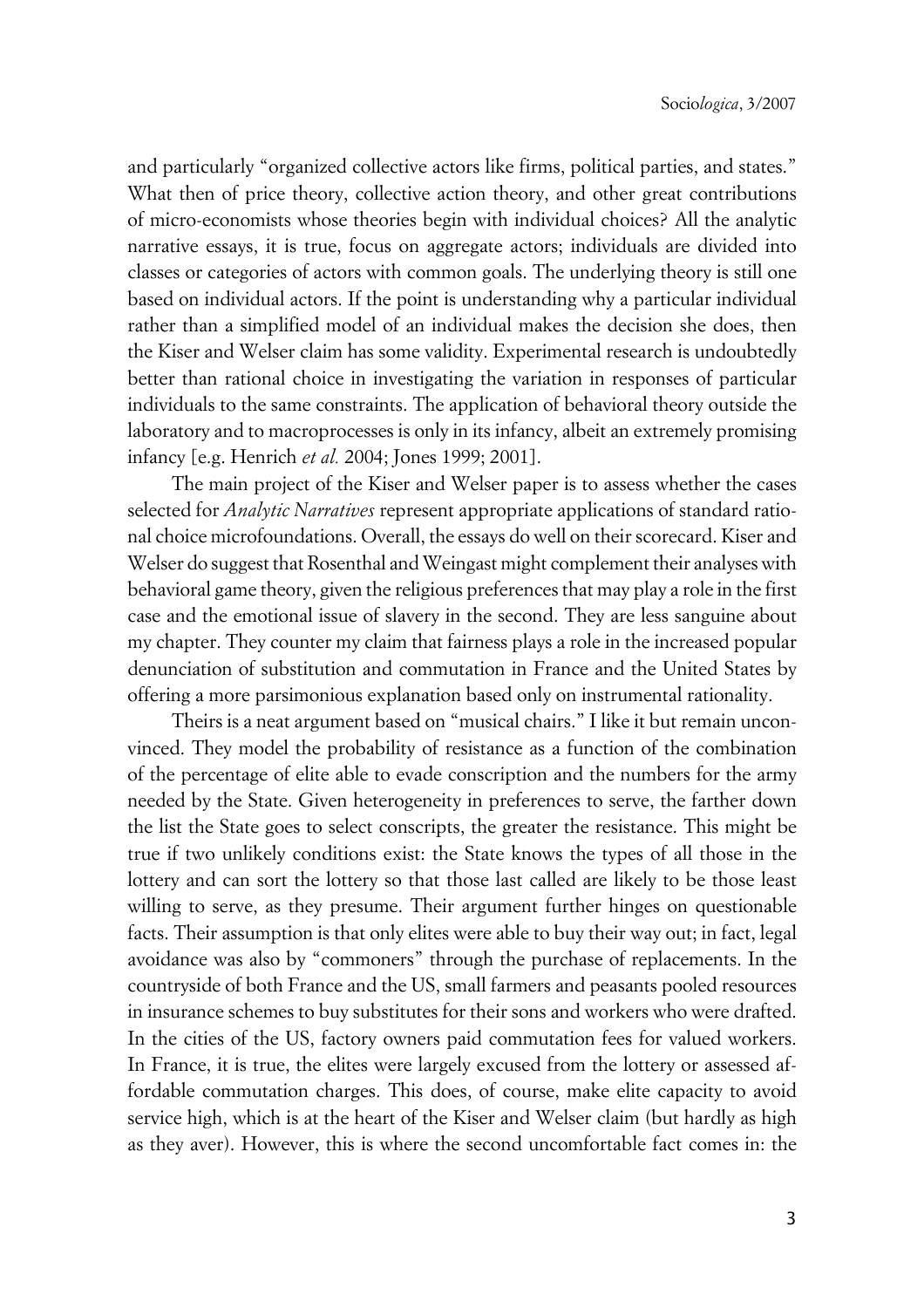elimination of commutation and substitution comes in a down time in militarization, not at its peak.

In the US, the assumption of wide-spread elite evasion is even more problematic. During the Civil War, it was often the elites who first signed up to go. This changes the calculations of the Kiser and Welser model of who will sit in which chairs. While commutation was eliminated during the war, replacement through hiring substitutes was retained. A purely instrumental explanation could account for both resistance to conscription in the cities and the maintenance of replacement in the countryside but would fail to capture why people rioted. It was the sense of injustice that drove the populous to the streets.

Kiser and Welser do offer a more parsimonious explanation, which is preferable, *ceteris paribus*. However, the point of the exercise is not only to explain historical events while getting the history right, it is also to offer explanations that are compelling, that capture the underlying processes that have shifted and that will maintain the policy shift over time. Democratization and its commitment to relative equality before the law helps us understand not only the policy shifts of the nineteenth century but also why some survived (France and the United States) and some did not (Prussia).

In fact, all of the chapters of *Analytic Narratives* investigate, albeit not always explicitly, how institutional arrangements and supports are endogenized and become, in the language of Greif and Laitin [2004], "quasi-parameters," affecting endogenous institutional change. Structural factors are largely exogenous to the cases, as Kiser and Welser note, but at least so far they are also exogenous for behavioral game theory. However, authors involved in some variant of the analytic narrative project are increasingly engaged in trying to understand dynamic change. This means, as Kiser and Welser advocate, the usefulness of a synthesis of more structural accounts with those using strategic interactions, exactly what we see increasingly happening [Katznelson, Weingast 2005; Levi forth.]. It also means better models of endogenous institutional change, and this, too, is beginning to occur [e.g. Bates 2008; Greif 2006].

Kiser and Welser's major agenda is to promote alternative analytic approaches when the scope conditions are appropriate. When we published *Analytic Narratives* over a decade ago, we recognized that there were alternatives to rational choice theory and the new economic institutionalism for providing the microfoundations of macroprocesses in history. We considered prospect theory [Bates *et al.* 2000a: 697], but there was as yet little evidence of its effective use in investigations of complex historical questions. The essay by Kiser and Welser suggests that there is now adequate advance in either theory or technique (or both) to permit evolutionary and behavioral game theory (based in part on prospect theory) to do the kind of work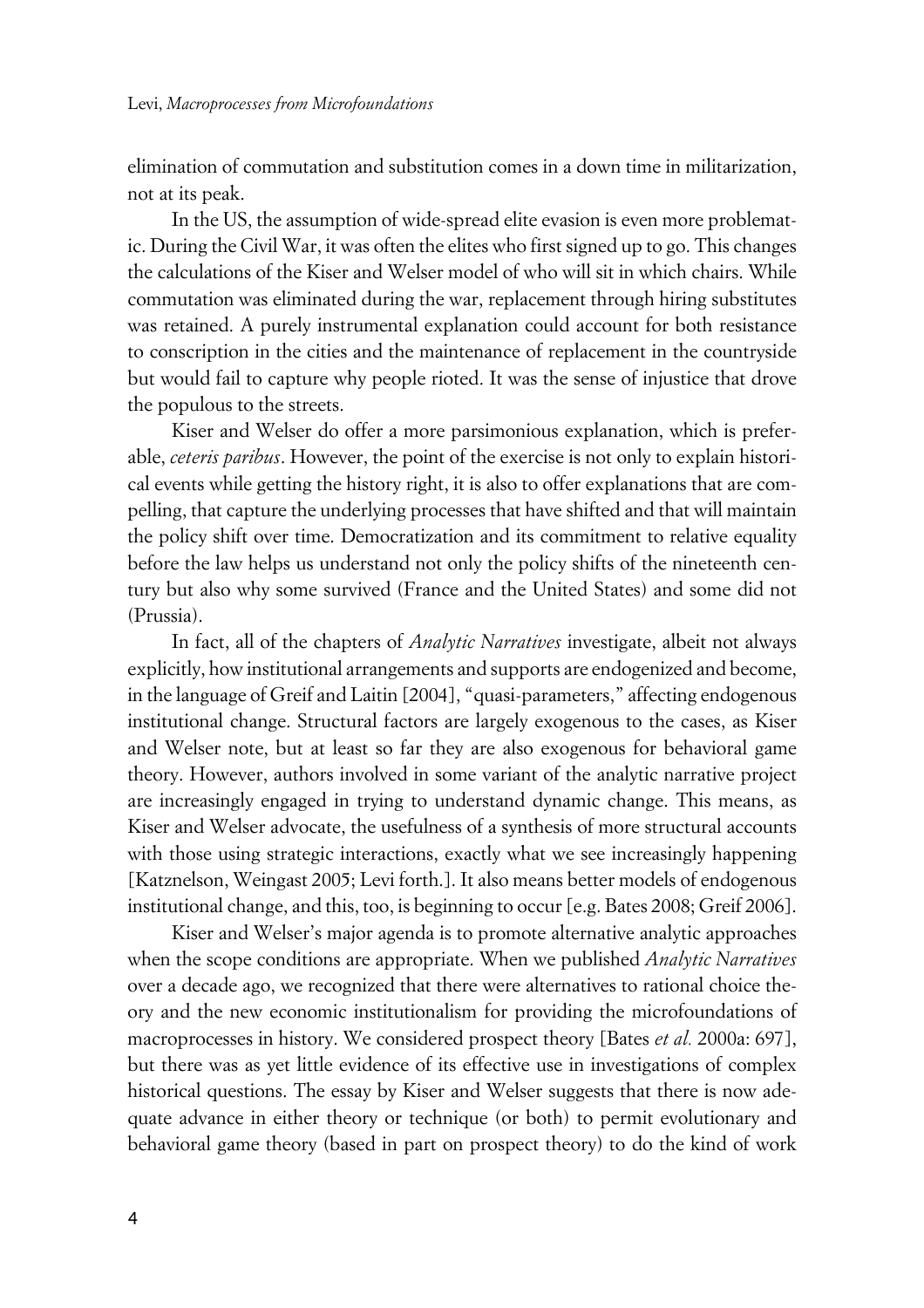we relied on strategic game theory to do. This is good news, especially for those of us concerned with how to model dynamic change and not just comparative statics and for those of us who insist that fairness, emotions, and other non-instrumental concerns have explanatory power.

The prescription is welcome, but Kiser and Welser provide little guidance about how to implement a non-experimental empirical research program. Each of their contentions deserves fuller elaboration, and I look forward to a paper from these authors that not only offers the methodological advice but also demonstrates the practice. I know of only one piece that does this so far [Schiemann 2007]; I anticipate others. If *Analytic Narratives* continues to stimulate advances in investigating macroprocesses from microfoundations, then its authors have done their job well.

*Barry Weingast gave me his usual helpful feedback, doing his best to make this piece stronger.*

### **References**

Bates, R.H.

- 2008 *When Things Fall Apart*. New York: Cambridge University Press.
- Bates, R.H., Greif, A., Levi, M., Rosenthal, J.-L., and Weingast, B.R.
- 1998 *Analytic Narratives*. Princeton: Princeton University Press.
- 2000a "The Analytic Narrative Project." *American Political Science Review* 94: 696-702.
- 2000b "Analytic Narratives Revisited." *Social Science History* 24: 685-696.
- de Figueiredo, R., Rakove, J., and Weingast, B.
- 2006 "Rationality, Inaccurate Mental Models, and Self-Confirming Equilibrium." *Journal of Theoretical Politics* 18: 384-415.
- Greif, A.
- 2006 *Institutions and the Path to the Modern Economy: Lessons from Medieval Trade*. New York: Cambridge University Press.
- Greif, A., and Laitin, D.D.
- 2004 "A Theory of Endogenous Institutional Change." *American Political Science Review* 98: 633-652.
- Henrich, J., Boyd, R., Bowles, S., Camerer, C., Fehr, E., and Gintis, H., eds.
- 2004 *Foundations of Human Sociality. Economic Experiments and Ethnographic Evidence from Fifteen Small-Scale Societies*. New York: Oxford University Press.

Jones, B.D.

- 1999 "Bounded Rationality, Political Institutions, and the Analysis of Outcomes." In *Competition and Cooperation*, edited by J. Alt, M. Levi and E. Ostrom. New York: Russell Sage Foundation.
- 2001 *Politics and the Architecture of Choice*. Chicago: University of Chicago Press.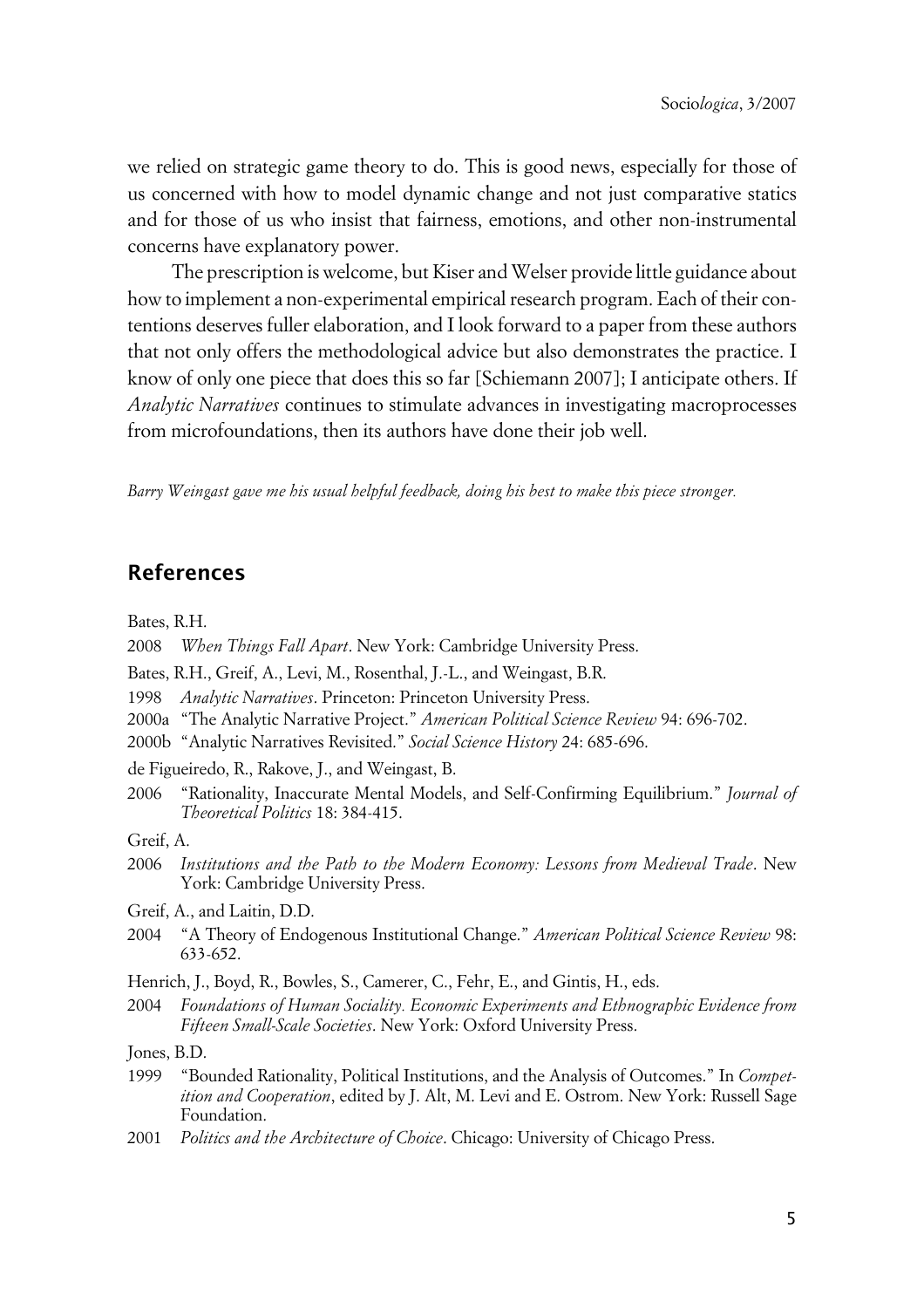Katznelson, I., and Weingast, B.R., eds.

2005 *Preferences and Situations: Points of Intersection Between Historical and Rational Choice Institutionalism*. New York: Russell Sage Foundation.

Kramer, R.M.

1994 "The Sinister Attribution Error: Paranoid Cognition and Collective Distrust in Organizations." *Motivation and Emotion* 18: 199-230.

Levi, M.

Forth. "Reconsiderations of Rational Choice in Comparative and Historical Analysis." In *Comparative Politics,* 2nd edition, edited by M. Lichbach and A. Zuckerman. New York: Cambridge University Press.

Schiemann, J. W.

2007 "Bizarre Beliefs and Rational Choices: A Behavioral Approach to Analytic Narratives." *The Journal of Politics* 69: 511-524.